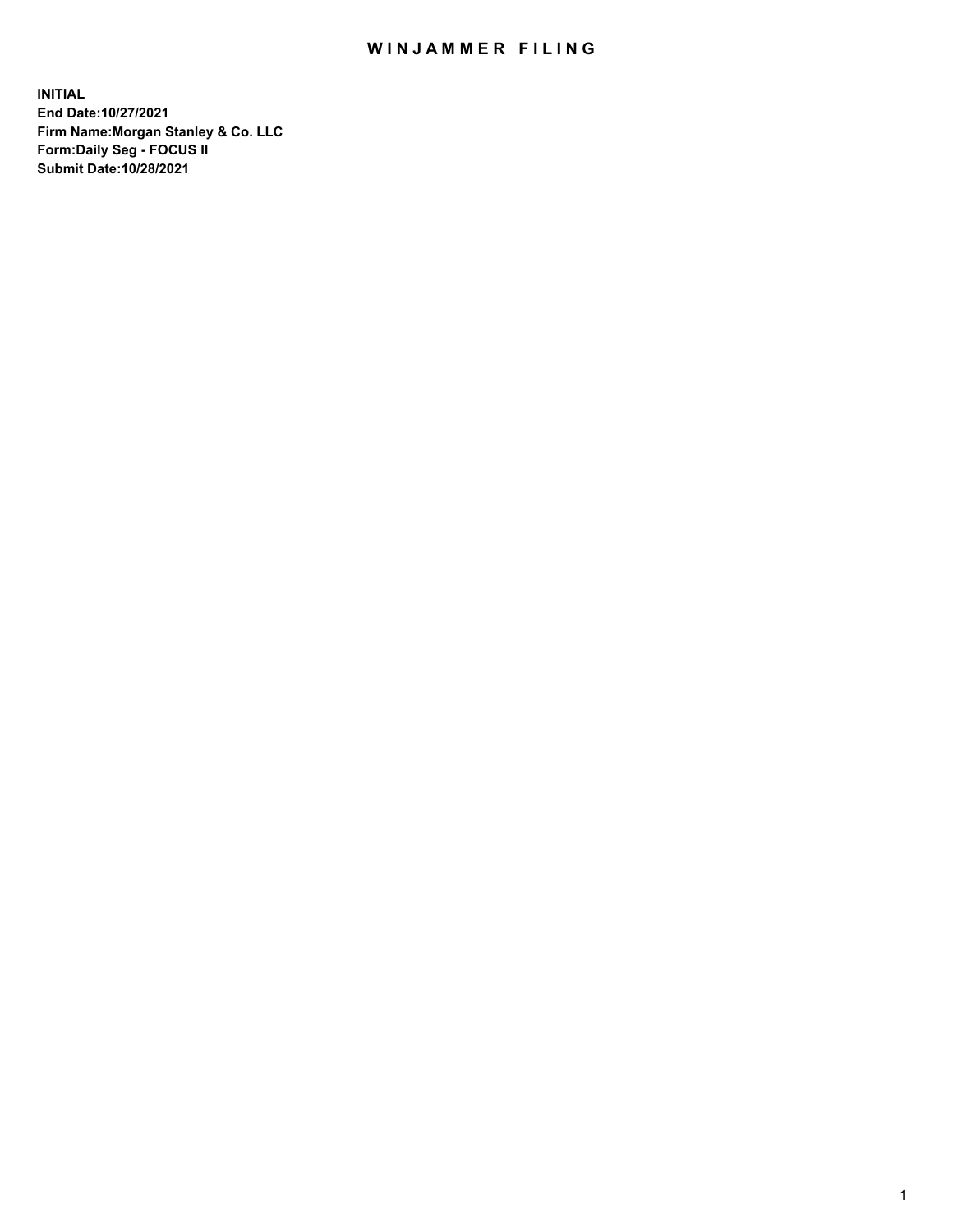**INITIAL End Date:10/27/2021 Firm Name:Morgan Stanley & Co. LLC Form:Daily Seg - FOCUS II Submit Date:10/28/2021 Daily Segregation - Cover Page**

| Name of Company                                                                                                                                                                                                                                                                                                               | Morgan Stanley & Co. LLC                               |
|-------------------------------------------------------------------------------------------------------------------------------------------------------------------------------------------------------------------------------------------------------------------------------------------------------------------------------|--------------------------------------------------------|
| <b>Contact Name</b>                                                                                                                                                                                                                                                                                                           | <b>Ikram Shah</b>                                      |
| <b>Contact Phone Number</b>                                                                                                                                                                                                                                                                                                   | 212-276-0963                                           |
| <b>Contact Email Address</b>                                                                                                                                                                                                                                                                                                  | Ikram.shah@morganstanley.com                           |
| FCM's Customer Segregated Funds Residual Interest Target (choose one):<br>a. Minimum dollar amount: ; or<br>b. Minimum percentage of customer segregated funds required:% ; or<br>c. Dollar amount range between: and; or<br>d. Percentage range of customer segregated funds required between:% and%.                        | 235,000,000<br><u>0</u><br><u>00</u><br>0 <sup>0</sup> |
| FCM's Customer Secured Amount Funds Residual Interest Target (choose one):<br>a. Minimum dollar amount: ; or<br>b. Minimum percentage of customer secured funds required:%; or<br>c. Dollar amount range between: and; or<br>d. Percentage range of customer secured funds required between:% and%.                           | 140,000,000<br><u>0</u><br><u>00</u><br>0 <sub>0</sub> |
| FCM's Cleared Swaps Customer Collateral Residual Interest Target (choose one):<br>a. Minimum dollar amount: ; or<br>b. Minimum percentage of cleared swaps customer collateral required:%; or<br>c. Dollar amount range between: and; or<br>d. Percentage range of cleared swaps customer collateral required between:% and%. | 92,000,000<br><u>0</u><br>0 Q<br>00                    |

Attach supporting documents CH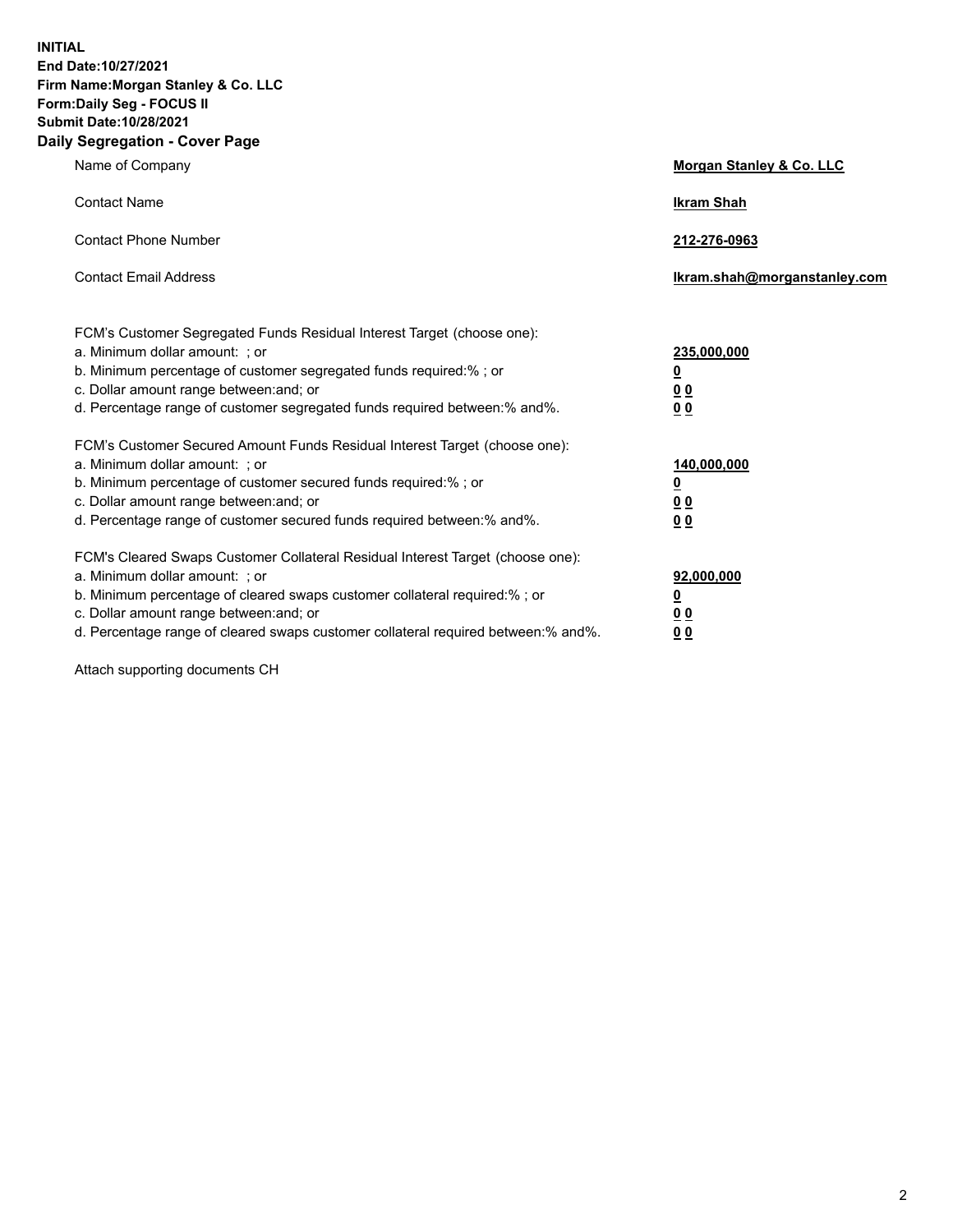## **INITIAL End Date:10/27/2021 Firm Name:Morgan Stanley & Co. LLC Form:Daily Seg - FOCUS II Submit Date:10/28/2021**

## **Daily Segregation - Secured Amounts**

Foreign Futures and Foreign Options Secured Amounts Amount required to be set aside pursuant to law, rule or regulation of a foreign government or a rule of a self-regulatory organization authorized thereunder **0** [7305] 1. Net ledger balance - Foreign Futures and Foreign Option Trading - All Customers A. Cash **5,416,715,068** [7315] B. Securities (at market) **1,794,498,060** [7317] 2. Net unrealized profit (loss) in open futures contracts traded on a foreign board of trade **286,857,273** [7325] 3. Exchange traded options a. Market value of open option contracts purchased on a foreign board of trade **37,043,668** [7335] b. Market value of open contracts granted (sold) on a foreign board of trade **-23,801,513** [7337] 4. Net equity (deficit) (add lines 1. 2. and 3.) **7,511,312,556** [7345] 5. Account liquidating to a deficit and account with a debit balances - gross amount **55,169,975** [7351] Less: amount offset by customer owned securities **-54,202,841** [7352] **967,134** [7354] 6. Amount required to be set aside as the secured amount - Net Liquidating Equity Method (add lines 4 and 5) **7,512,279,690** [7355] 7. Greater of amount required to be set aside pursuant to foreign jurisdiction (above) or line 6. **7,512,279,690** [7360] FUNDS DEPOSITED IN SEPARATE REGULATION 30.7 ACCOUNTS 1. Cash in banks A. Banks located in the United States **402,200,120** [7500] B. Other banks qualified under Regulation 30.7 **433,153,834** [7520] **835,353,954** [7530] 2. Securities A. In safekeeping with banks located in the United States **425,353,675** [7540] B. In safekeeping with other banks qualified under Regulation 30.7 **54,494,916** [7560] **479,848,591** [7570] 3. Equities with registered futures commission merchants A. Cash **6,954,285** [7580] B. Securities **0** [7590] C. Unrealized gain (loss) on open futures contracts **1,137,265** [7600] D. Value of long option contracts **0** [7610] E. Value of short option contracts **0** [7615] **8,091,550** [7620] 4. Amounts held by clearing organizations of foreign boards of trade A. Cash **0** [7640] B. Securities **0** [7650] C. Amount due to (from) clearing organization - daily variation **0** [7660] D. Value of long option contracts **0** [7670] E. Value of short option contracts **0** [7675] **0** [7680] 5. Amounts held by members of foreign boards of trade A. Cash **4,792,352,448** [7700] B. Securities **1,314,649,470** [7710] C. Unrealized gain (loss) on open futures contracts **285,720,007** [7720] D. Value of long option contracts **37,043,668** [7730] E. Value of short option contracts **-23,801,513** [7735] **6,405,964,080** [7740] 6. Amounts with other depositories designated by a foreign board of trade **0** [7760] 7. Segregated funds on hand **0** [7765] 8. Total funds in separate section 30.7 accounts **7,729,258,175** [7770] 9. Excess (deficiency) Set Aside for Secured Amount (subtract line 7 Secured Statement Page 1 from Line 8)

- 10. Management Target Amount for Excess funds in separate section 30.7 accounts **140,000,000** [7780]
- 11. Excess (deficiency) funds in separate 30.7 accounts over (under) Management Target **76,978,485** [7785]

**216,978,485** [7380]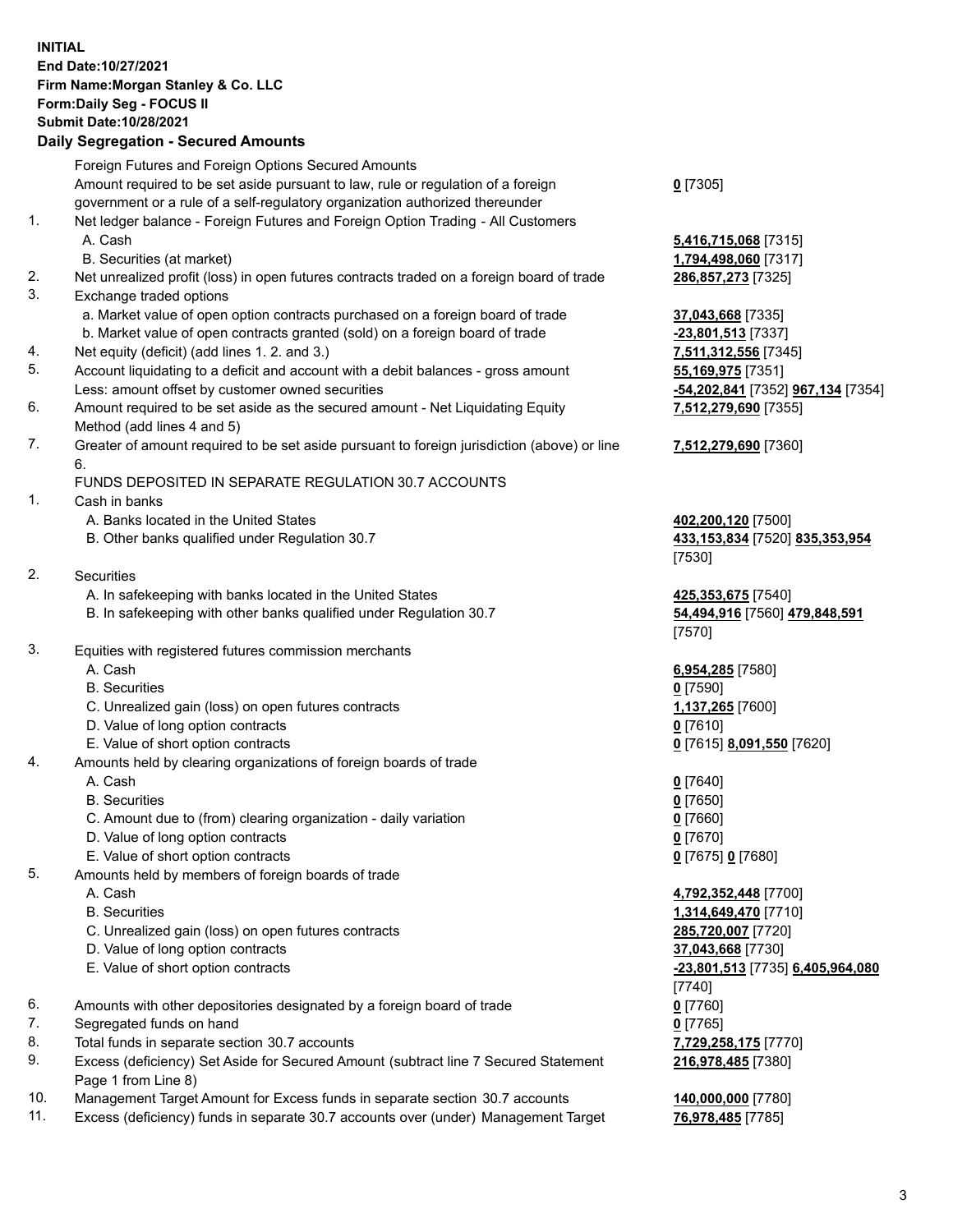**INITIAL End Date:10/27/2021 Firm Name:Morgan Stanley & Co. LLC Form:Daily Seg - FOCUS II Submit Date:10/28/2021 Daily Segregation - Segregation Statement** SEGREGATION REQUIREMENTS(Section 4d(2) of the CEAct) 1. Net ledger balance A. Cash **16,347,570,282** [7010] B. Securities (at market) **7,820,271,927** [7020] 2. Net unrealized profit (loss) in open futures contracts traded on a contract market **939,015,583** [7030] 3. Exchange traded options A. Add market value of open option contracts purchased on a contract market **1,996,911,024** [7032] B. Deduct market value of open option contracts granted (sold) on a contract market **-1,735,908,725** [7033] 4. Net equity (deficit) (add lines 1, 2 and 3) **25,367,860,091** [7040] 5. Accounts liquidating to a deficit and accounts with debit balances - gross amount **579,935,838** [7045] Less: amount offset by customer securities **-571,573,395** [7047] **8,362,443** [7050] 6. Amount required to be segregated (add lines 4 and 5) **25,376,222,534** [7060] FUNDS IN SEGREGATED ACCOUNTS 7. Deposited in segregated funds bank accounts A. Cash **2,272,471,483** [7070] B. Securities representing investments of customers' funds (at market) **0** [7080] C. Securities held for particular customers or option customers in lieu of cash (at market) **3,169,167,221** [7090] 8. Margins on deposit with derivatives clearing organizations of contract markets A. Cash **15,426,209,150** [7100] B. Securities representing investments of customers' funds (at market) **0** [7110] C. Securities held for particular customers or option customers in lieu of cash (at market) **4,500,297,148** [7120] 9. Net settlement from (to) derivatives clearing organizations of contract markets **-27,970,224** [7130] 10. Exchange traded options A. Value of open long option contracts **1,996,911,024** [7132] B. Value of open short option contracts **-1,735,908,725** [7133] 11. Net equities with other FCMs A. Net liquidating equity **12,767,004** [7140] B. Securities representing investments of customers' funds (at market) **0** [7160] C. Securities held for particular customers or option customers in lieu of cash (at market) **0** [7170] 12. Segregated funds on hand **150,807,558** [7150] 13. Total amount in segregation (add lines 7 through 12) **25,764,751,639** [7180] 14. Excess (deficiency) funds in segregation (subtract line 6 from line 13) **388,529,105** [7190] 15. Management Target Amount for Excess funds in segregation **235,000,000** [7194]

16. Excess (deficiency) funds in segregation over (under) Management Target Amount Excess

**153,529,105** [7198]